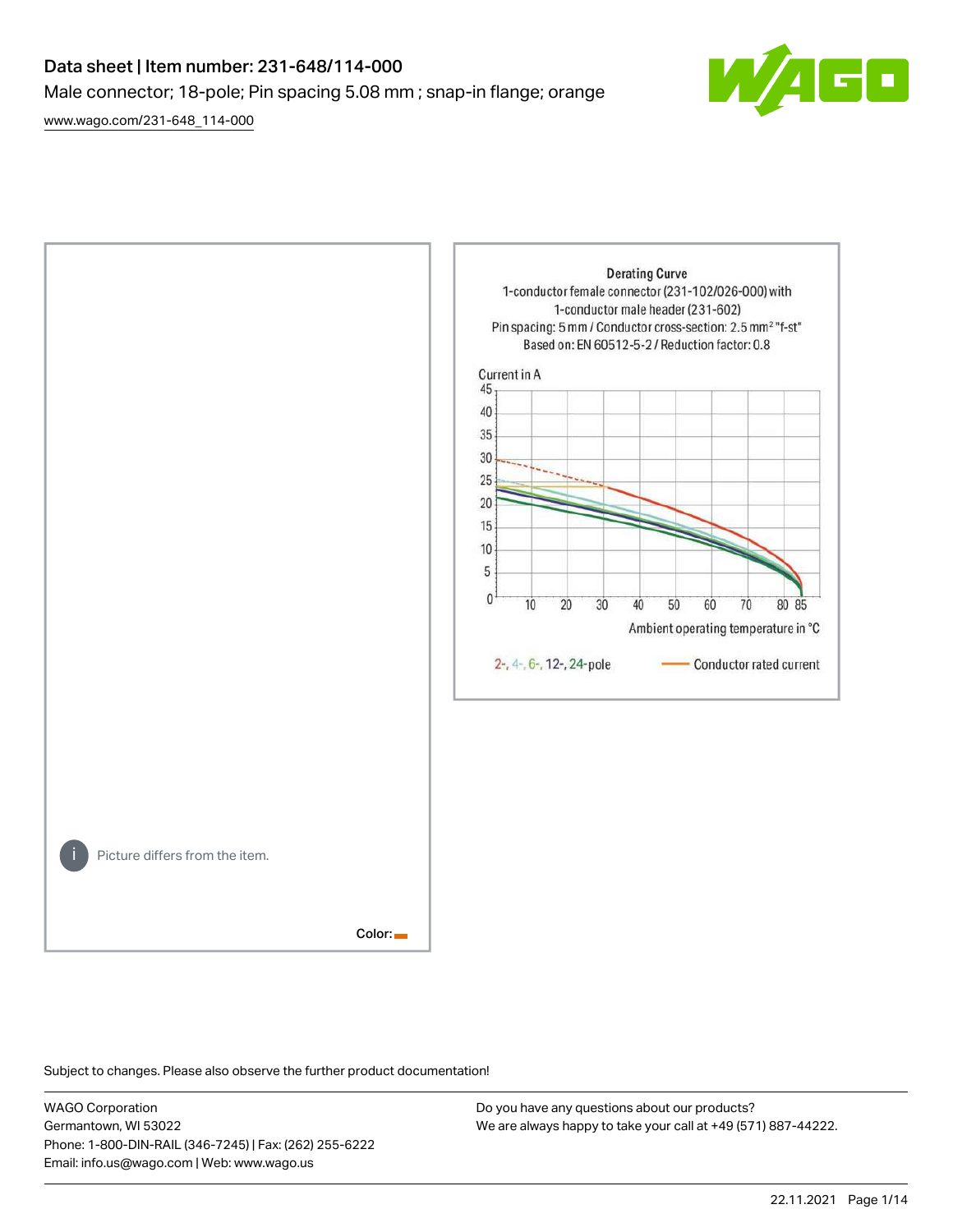

Dimensions in mm

 $L =$  (pole no. x pin spacing) + 3.2 mm

 $L_3 = L - 0.2$  mm

 $L_4 = L_3 + 15.2$  mm

 $L_5 = L_3 + 18$  mm

 $L_A = L_3 + 12.6$  mm

 $L_B = L_3 + 13.2$  mm

Subject to changes. Please also observe the further product documentation!

WAGO Corporation Germantown, WI 53022 Phone: 1-800-DIN-RAIL (346-7245) | Fax: (262) 255-6222 Email: info.us@wago.com | Web: www.wago.us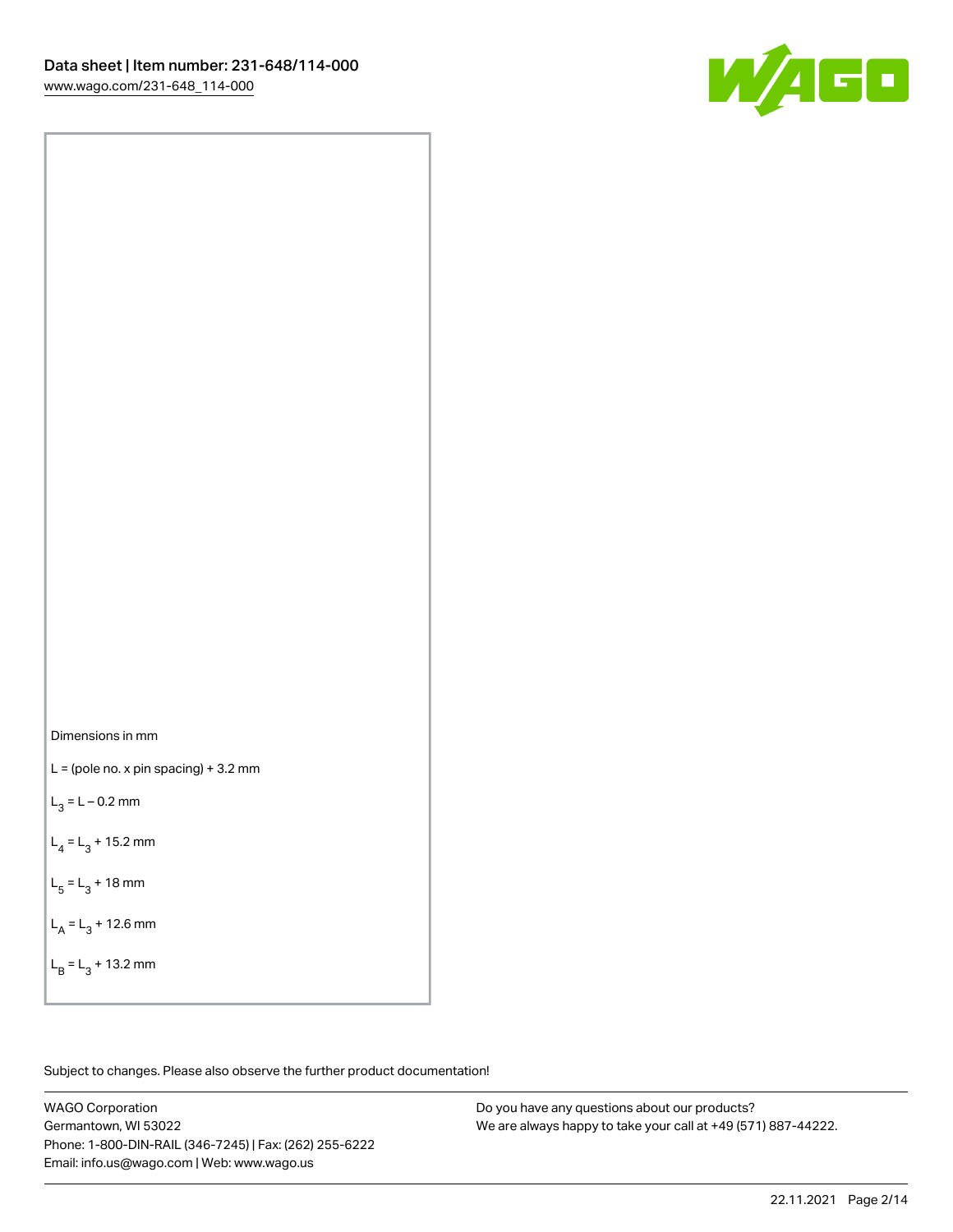# Item description

- $\blacksquare$ Universal connection for all conductor types
- $\blacksquare$ Easy cable pre-assembly and on-unit wiring via vertical and horizontal CAGE CLAMP<sup>®</sup> actuation
- $\blacksquare$ For wire-to-wire and board-to-wire connections
- $\blacksquare$ Versions available with snap-in mounting feet or flanges for panel or through-panel mounting
- $\blacksquare$ With coding fingers

# Data Notes

| Safety information 1 | The <i>MCS – MULTI CONNECTION SYSTEM</i> includes connectors<br>without breaking capacity in accordance with DIN EN 61984. When<br>used as intended, these connectors must not be connected<br>/disconnected when live or under load. The circuit design should<br>ensure header pins, which can be touched, are not live when<br>unmated. |
|----------------------|--------------------------------------------------------------------------------------------------------------------------------------------------------------------------------------------------------------------------------------------------------------------------------------------------------------------------------------------|
| Variants:            | Other pole numbers<br>Gold-plated or partially gold-plated contact surfaces<br>Other versions (or variants) can be requested from WAGO Sales or<br>configured at https://configurator.wago.com/                                                                                                                                            |

### Electrical data

#### IEC Approvals

| Ratings per                 | IEC/EN 60664-1                                                        |
|-----------------------------|-----------------------------------------------------------------------|
| Rated voltage (III / 3)     | 320 V                                                                 |
| Rated surge voltage (III/3) | 4 <sub>k</sub> V                                                      |
| Rated voltage (III/2)       | 320 V                                                                 |
| Rated surge voltage (III/2) | 4 <sub>k</sub> V                                                      |
| Nominal voltage (II/2)      | 630 V                                                                 |
| Rated surge voltage (II/2)  | 4 <sub>kV</sub>                                                       |
| Rated current               | 12A                                                                   |
| Legend (ratings)            | $(III / 2)$ $\triangle$ Overvoltage category III / Pollution degree 2 |

# UL Approvals

| Approvals per                  | UL 1059 |
|--------------------------------|---------|
| Rated voltage UL (Use Group B) | 300 V   |
| Rated current UL (Use Group B) | 15 A    |
| Rated voltage UL (Use Group D) | 300 V   |

Subject to changes. Please also observe the further product documentation!

| WAGO Corporation                                       | Do you have any questions about our products?                 |
|--------------------------------------------------------|---------------------------------------------------------------|
| Germantown, WI 53022                                   | We are always happy to take your call at +49 (571) 887-44222. |
| Phone: 1-800-DIN-RAIL (346-7245)   Fax: (262) 255-6222 |                                                               |
| Email: info.us@wago.com   Web: www.wago.us             |                                                               |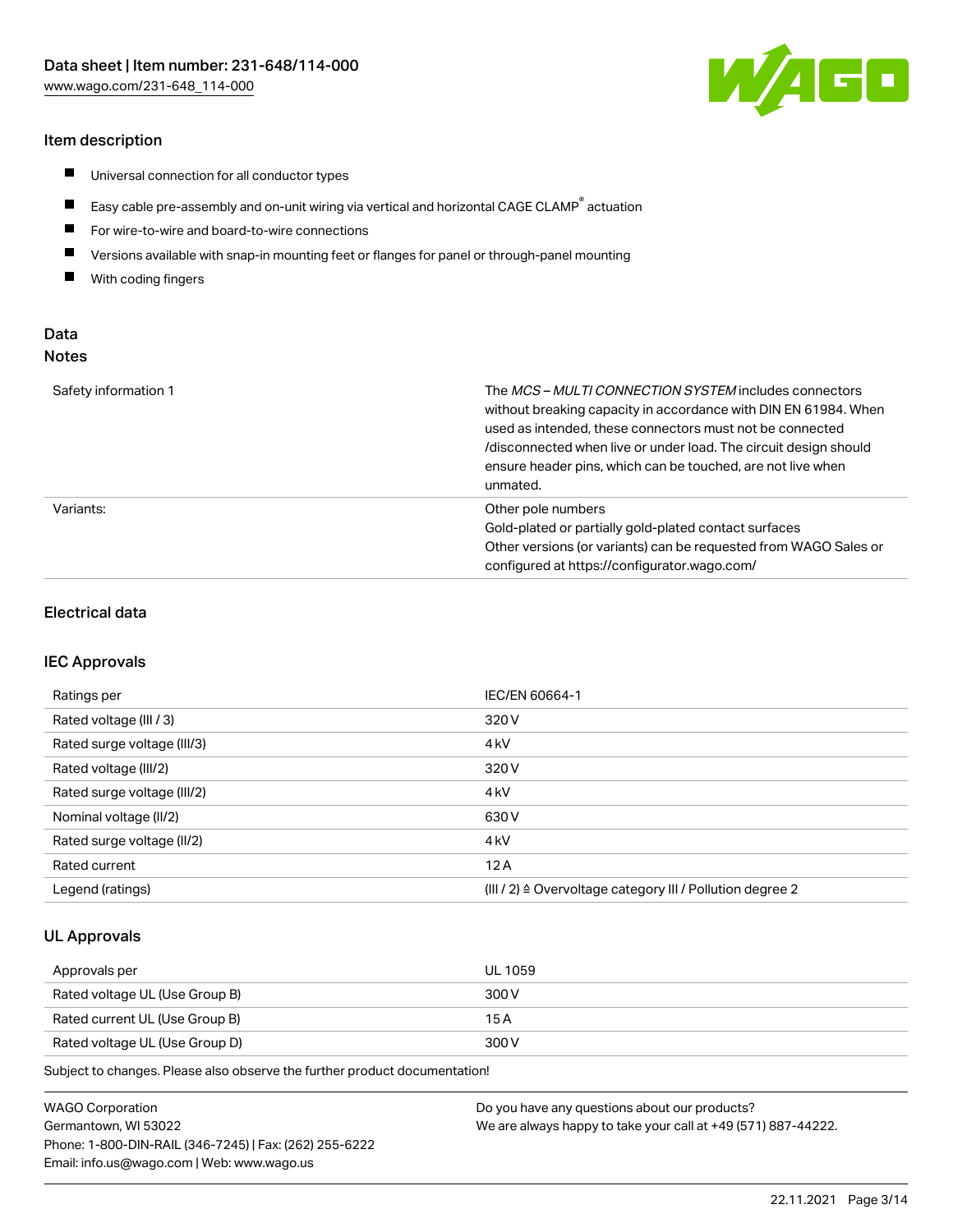[www.wago.com/231-648\\_114-000](http://www.wago.com/231-648_114-000)



| Rated current UL (Use Group D) | 10 A |
|--------------------------------|------|
|--------------------------------|------|

# Ratings per UL

| Rated voltage UL 1977 | 600 V |
|-----------------------|-------|
| Rated current UL 1977 |       |

# CSA Approvals

| Approvals per                   | <b>CSA</b> |
|---------------------------------|------------|
| Rated voltage CSA (Use Group B) | 300 V      |
| Rated current CSA (Use Group B) | 15 A       |
| Rated voltage CSA (Use Group D) | 300 V      |
| Rated current CSA (Use Group D) | 10 A       |

# Connection data

| Total number of connection points | 18 |
|-----------------------------------|----|
| Total number of potentials        | 18 |
| Number of connection types        |    |
| Number of levels                  |    |

# Connection 1

#### Connection technology CAGE CLAMP®

|                                                   | <b>CAGE CLAMP</b>                       |
|---------------------------------------------------|-----------------------------------------|
| Actuation type                                    | Operating tool                          |
| Solid conductor                                   | $0.08$ 2.5 mm <sup>2</sup> / 28  12 AWG |
| Fine-stranded conductor                           | $0.08$ 2.5 mm <sup>2</sup> / 28  12 AWG |
| Fine-stranded conductor; with insulated ferrule   | $0.251.5$ mm <sup>2</sup>               |
| Fine-stranded conductor; with uninsulated ferrule | $0.252.5$ mm <sup>2</sup>               |
| Strip length                                      | 89 mm / 0.31  0.35 inch                 |
| Number of poles                                   | 18                                      |
| Conductor entry direction to mating direction     | 0°                                      |

# Physical data

| Pin spacing | 5.08 mm / 0.2 inch     |
|-------------|------------------------|
| Width       | 112.44 mm / 4.427 inch |
| Height      | 17.5 mm / 0.689 inch   |
| Depth       | 27.5 mm / 1.083 inch   |

Subject to changes. Please also observe the further product documentation! Mechanical data

| <b>WAGO Corporation</b>                                | Do you have any questions about our products?                 |
|--------------------------------------------------------|---------------------------------------------------------------|
| Germantown, WI 53022                                   | We are always happy to take your call at +49 (571) 887-44222. |
| Phone: 1-800-DIN-RAIL (346-7245)   Fax: (262) 255-6222 |                                                               |
| Email: info.us@wago.com   Web: www.wago.us             |                                                               |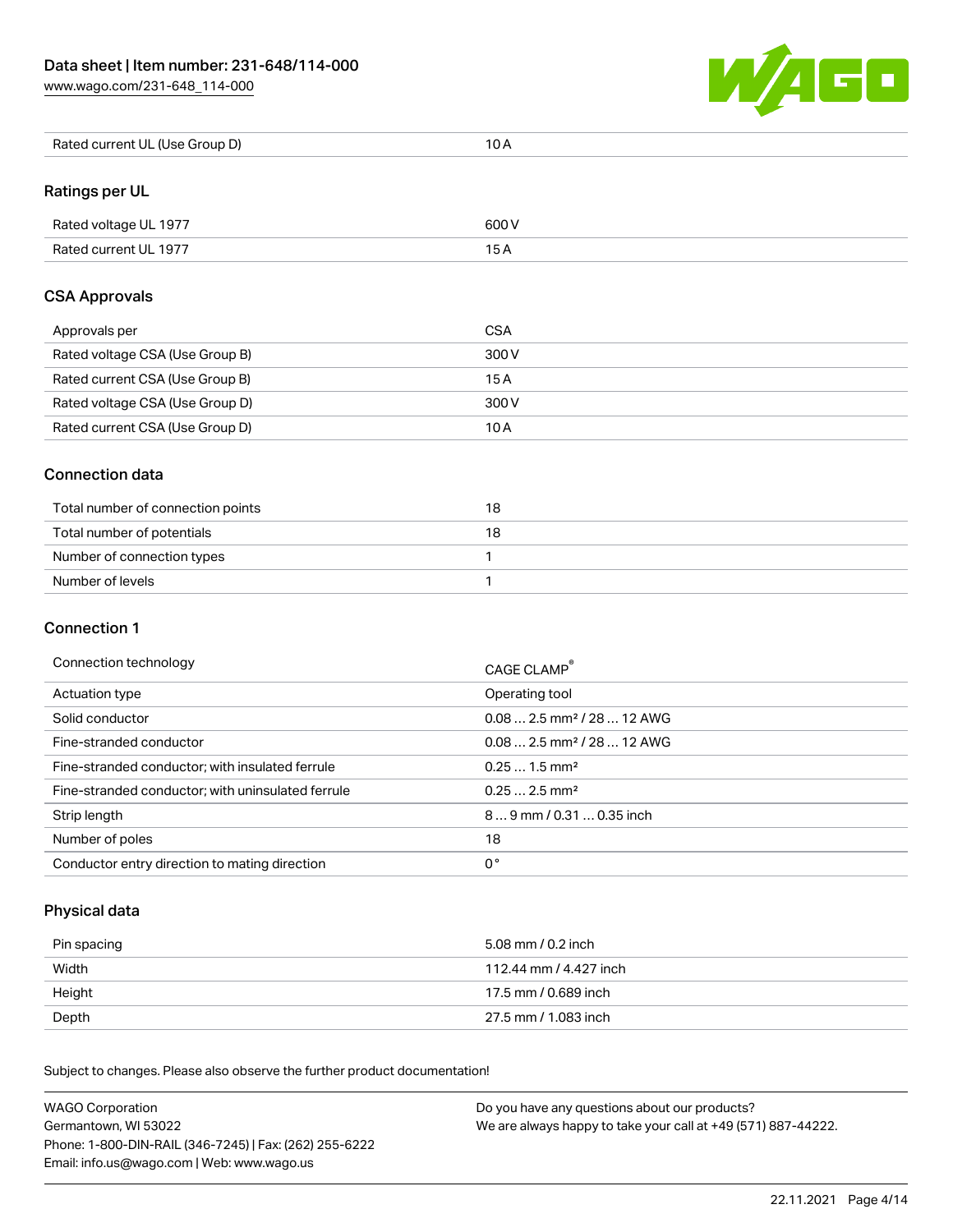[www.wago.com/231-648\\_114-000](http://www.wago.com/231-648_114-000)



# Mechanical data

| Housing sheet thickness | $0.5$ 2.5 mm / 0.02  0.098 inch |
|-------------------------|---------------------------------|
| Mounting type           | Snap-in                         |
| Mounting type           | Feed-through mounting           |

### Plug-in connection

| Contact type (pluggable connector) | Male connector/plug |
|------------------------------------|---------------------|
| Connector (connection type)        | for conductor       |
| Mismating protection               | No                  |
| Locking of plug-in connection      | Without             |

#### Material data

| Color                       | orange                                |
|-----------------------------|---------------------------------------|
| Material group              |                                       |
| Insulation material         | Polyamide (PA66)                      |
| Flammability class per UL94 | V <sub>0</sub>                        |
| Clamping spring material    | Chrome nickel spring steel (CrNi)     |
| Contact material            | Electrolytic copper $(E_{\text{Cl}})$ |
| Contact plating             | tin-plated                            |
| Fire load                   | 0.513 MJ                              |
| Weight                      | 29.8g                                 |

# Environmental requirements

| Limit temperature range<br>the contract of the contract of the contract of the contract of the contract of the contract of the contract of | .+100 °C<br>-60 |  |
|--------------------------------------------------------------------------------------------------------------------------------------------|-----------------|--|
|--------------------------------------------------------------------------------------------------------------------------------------------|-----------------|--|

# Commercial data

| Product Group         | 3 (Multi Conn. System) |
|-----------------------|------------------------|
| PU (SPU)              | 10 Stück               |
| Packaging type        | box                    |
| Country of origin     | DE                     |
| <b>GTIN</b>           | 4050821279907          |
| Customs tariff number | 8536694040             |

# Approvals / Certificates

Country specific Approvals

**Certificate** 

Subject to changes. Please also observe the further product documentation!

WAGO Corporation Germantown, WI 53022 Phone: 1-800-DIN-RAIL (346-7245) | Fax: (262) 255-6222 Email: info.us@wago.com | Web: www.wago.us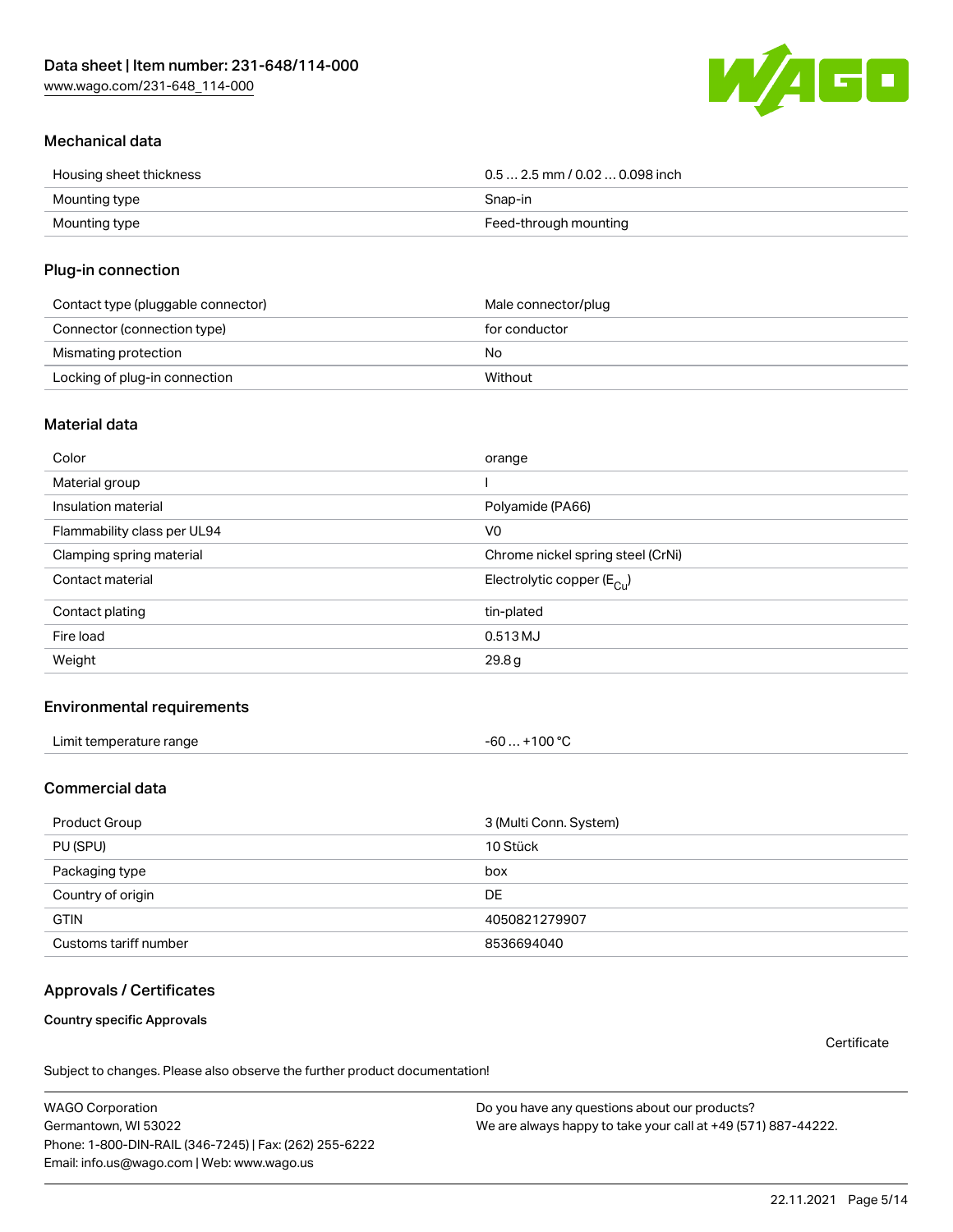[www.wago.com/231-648\\_114-000](http://www.wago.com/231-648_114-000)



| Logo | Approval                 | <b>Additional Approval Text</b> | name       |
|------|--------------------------|---------------------------------|------------|
|      | <b>CB</b>                | IEC 61984                       | NL-39756   |
|      | DEKRA Certification B.V. |                                 |            |
|      | <b>CSA</b>               | C <sub>22.2</sub>               | 1466354    |
|      | DEKRA Certification B.V. |                                 |            |
|      | <b>KEMA/KEUR</b>         | EN 61984                        | 2190761.01 |
| EMA  | DEKRA Certification B.V. |                                 |            |

#### Ship Approvals

|      |                     |                          | Certificate |
|------|---------------------|--------------------------|-------------|
| Logo | Approval            | Additional Approval Text | name        |
|      | BV                  | IEC 60998                | 11915/D0    |
| 0    | Bureau Veritas S.A. |                          | BV          |

#### UL-Approvals

**BUREAU** 

| Logo                       | Approval                                    | <b>Additional Approval Text</b> | Certificate<br>name |
|----------------------------|---------------------------------------------|---------------------------------|---------------------|
| $\boldsymbol{\mathcal{A}}$ | cURus<br>Underwriters Laboratories Inc.     | <b>UL 1059</b>                  | E45172              |
| 8                          | <b>UR</b><br>Underwriters Laboratories Inc. | <b>UL 1977</b>                  | E45171              |

# Counterpart

| Item no.231-318/026-000                                                                                               |                                  |
|-----------------------------------------------------------------------------------------------------------------------|----------------------------------|
| 1-conductor female connector; CAGE CLAMP®; 2.5 mm <sup>2</sup> ; Pin spacing 5.08 mm; 18-pole; 2,50 mm <sup>2</sup> ; | www.wago.com/231-318/026-<br>000 |
| orange                                                                                                                |                                  |

# Optional accessories

#### Ferrules

**Ferrule** 

ī

Subject to changes. Please also observe the further product documentation!

| <b>WAGO Corporation</b>                                | Do you have any questions about our products?                 |
|--------------------------------------------------------|---------------------------------------------------------------|
| Germantown, WI 53022                                   | We are always happy to take your call at +49 (571) 887-44222. |
| Phone: 1-800-DIN-RAIL (346-7245)   Fax: (262) 255-6222 |                                                               |
| Email: info.us@wago.com   Web: www.wago.us             |                                                               |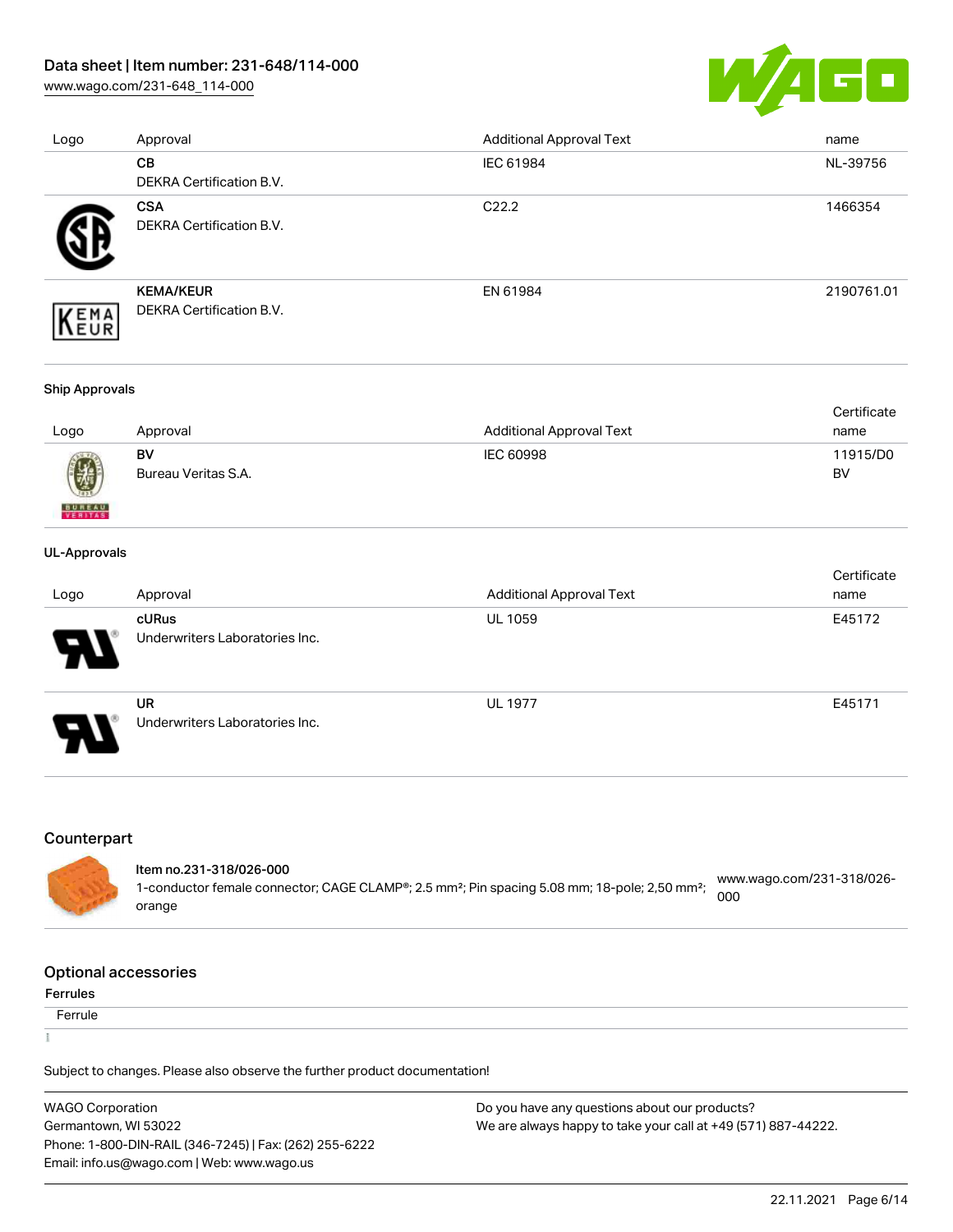[www.wago.com/231-648\\_114-000](http://www.wago.com/231-648_114-000)



| Item no.: 216-101<br>Ferrule; Sleeve for 0.5 mm <sup>2</sup> / AWG 22; uninsulated; electro-tin plated; silver-colored                                                             | www.wago.com/216-101 |
|------------------------------------------------------------------------------------------------------------------------------------------------------------------------------------|----------------------|
| Item no.: 216-104<br>Ferrule; Sleeve for 1.5 mm <sup>2</sup> / AWG 16; uninsulated; electro-tin plated; silver-colored                                                             | www.wago.com/216-104 |
| Item no.: 216-106<br>Ferrule; Sleeve for 2.5 mm <sup>2</sup> / AWG 14; uninsulated; electro-tin plated; silver-colored                                                             | www.wago.com/216-106 |
| Item no.: 216-102<br>Ferrule; Sleeve for 0.75 mm <sup>2</sup> / AWG 20; uninsulated; electro-tin plated; silver-colored                                                            | www.wago.com/216-102 |
| Item no.: 216-103<br>Ferrule; Sleeve for 1 mm <sup>2</sup> / AWG 18; uninsulated; electro-tin plated                                                                               | www.wago.com/216-103 |
| Item no.: 216-123<br>Ferrule; Sleeve for 1 mm <sup>2</sup> / AWG 18; uninsulated; electro-tin plated; silver-colored                                                               | www.wago.com/216-123 |
| Item no.: 216-122<br>Ferrule; Sleeve for 0.75 mm <sup>2</sup> / AWG 20; uninsulated; electro-tin plated; silver-colored                                                            | www.wago.com/216-122 |
| Item no.: 216-124<br>Ferrule; Sleeve for 1.5 mm <sup>2</sup> / AWG 16; uninsulated; electro-tin plated                                                                             | www.wago.com/216-124 |
| Item no.: 216-142<br>Ferrule; Sleeve for 0.75 mm <sup>2</sup> / 18 AWG; uninsulated; electro-tin plated; electrolytic copper; gastight<br>crimped; acc. to DIN 46228, Part 1/08.92 | www.wago.com/216-142 |
| Item no.: 216-132<br>Ferrule; Sleeve for 0.34 mm <sup>2</sup> / AWG 24; uninsulated; electro-tin plated                                                                            | www.wago.com/216-132 |
| Item no.: 216-121<br>Ferrule; Sleeve for 0.5 mm <sup>2</sup> / AWG 22; uninsulated; electro-tin plated; silver-colored                                                             | www.wago.com/216-121 |
| Item no.: 216-143<br>Ferrule; Sleeve for 1 mm <sup>2</sup> / AWG 18; uninsulated; electro-tin plated; electrolytic copper; gastight<br>crimped; acc. to DIN 46228, Part 1/08.92    | www.wago.com/216-143 |
| Item no.: 216-131<br>Ferrule; Sleeve for 0.25 mm <sup>2</sup> / AWG 24; uninsulated; electro-tin plated; silver-colored                                                            | www.wago.com/216-131 |
| Item no.: 216-141<br>Ferrule; Sleeve for 0.5 mm <sup>2</sup> / 20 AWG; uninsulated; electro-tin plated; electrolytic copper; gastight<br>crimped; acc. to DIN 46228, Part 1/08.92  | www.wago.com/216-141 |
| Item no.: 216-152<br>Ferrule; Sleeve for 0.34 mm <sup>2</sup> / AWG 24; uninsulated; electro-tin plated                                                                            | www.wago.com/216-152 |
| Item no.: 216-203<br>Ferrule; Sleeve for 1 mm <sup>2</sup> / AWG 18; insulated; electro-tin plated; red                                                                            | www.wago.com/216-203 |
| Item no.: 216-202<br>Ferrule; Sleeve for 0.75 mm <sup>2</sup> / 18 AWG; insulated; electro-tin plated; gray                                                                        | www.wago.com/216-202 |
| Item no.: 216-151<br>Ferrule; Sleeve for 0.25 mm <sup>2</sup> / AWG 24; uninsulated; electro-tin plated                                                                            | www.wago.com/216-151 |

WAGO Corporation Germantown, WI 53022 Phone: 1-800-DIN-RAIL (346-7245) | Fax: (262) 255-6222 Email: info.us@wago.com | Web: www.wago.us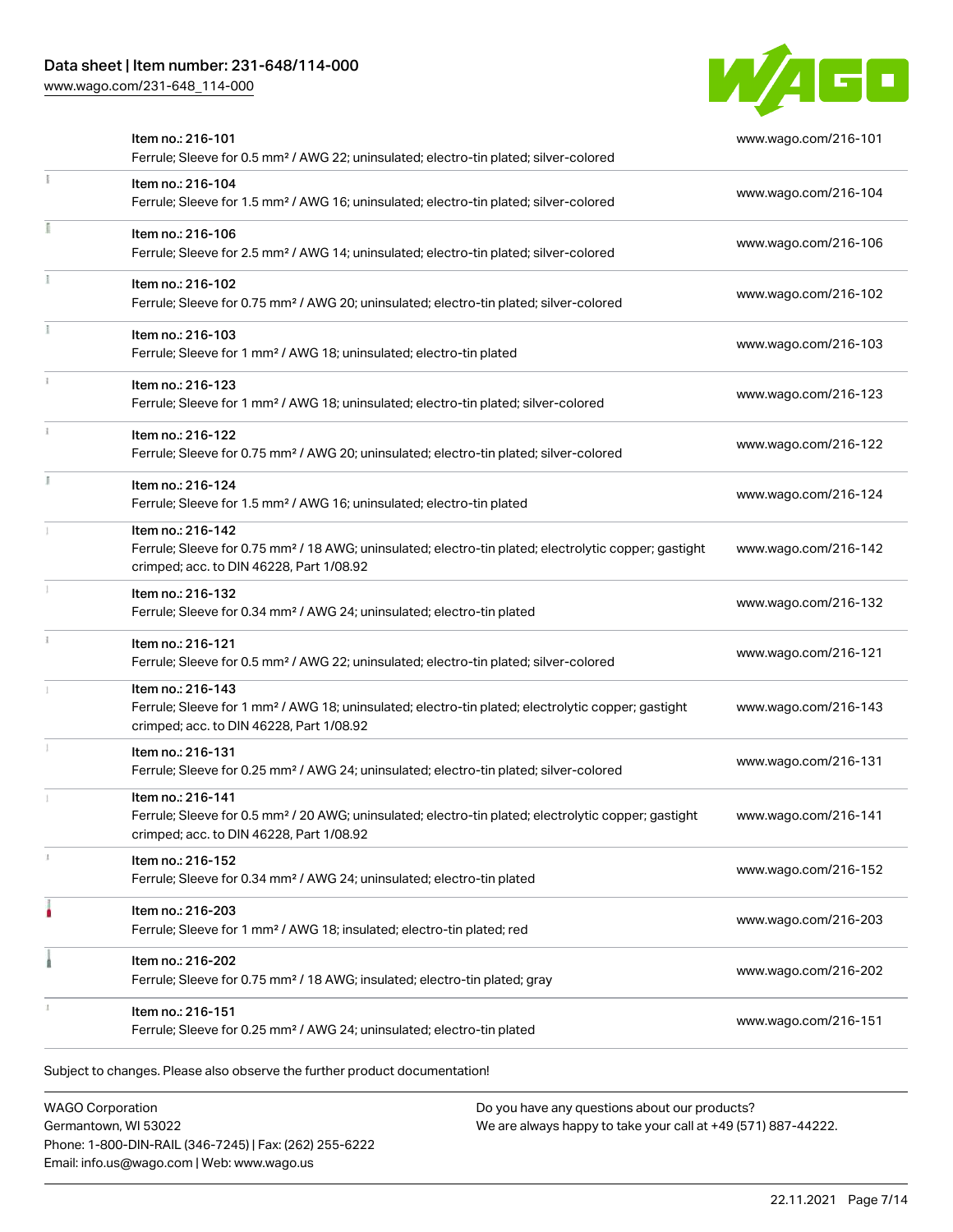[www.wago.com/231-648\\_114-000](http://www.wago.com/231-648_114-000)



| Item no.: 216-204<br>Ferrule; Sleeve for 1.5 mm <sup>2</sup> / AWG 16; insulated; electro-tin plated; black                                                                                             | www.wago.com/216-204 |
|---------------------------------------------------------------------------------------------------------------------------------------------------------------------------------------------------------|----------------------|
| Item no.: 216-144<br>Ferrule; Sleeve for 1.5 mm <sup>2</sup> / AWG 16; uninsulated; electro-tin plated; electrolytic copper; gastight<br>crimped; acc. to DIN 46228, Part 1/08.92; silver-colored       | www.wago.com/216-144 |
| Item no.: 216-201<br>Ferrule; Sleeve for 0.5 mm <sup>2</sup> / 20 AWG; insulated; electro-tin plated; white                                                                                             | www.wago.com/216-201 |
| Item no.: 216-223<br>Ferrule; Sleeve for 1 mm <sup>2</sup> / AWG 18; insulated; electro-tin plated; red                                                                                                 | www.wago.com/216-223 |
| Item no.: 216-241<br>Ferrule; Sleeve for 0.5 mm <sup>2</sup> / 20 AWG; insulated; electro-tin plated; electrolytic copper; gastight<br>crimped; acc. to DIN 46228, Part 4/09.90; white                  | www.wago.com/216-241 |
| Item no.: 216-242<br>Ferrule; Sleeve for 0.75 mm <sup>2</sup> / 18 AWG; insulated; electro-tin plated; electrolytic copper; gastight<br>crimped; acc. to DIN 46228, Part 4/09.90; gray                  | www.wago.com/216-242 |
| Item no.: 216-222<br>Ferrule; Sleeve for 0.75 mm <sup>2</sup> / 18 AWG; insulated; electro-tin plated; gray                                                                                             | www.wago.com/216-222 |
| Item no.: 216-221<br>Ferrule; Sleeve for 0.5 mm <sup>2</sup> / 20 AWG; insulated; electro-tin plated; white                                                                                             | www.wago.com/216-221 |
| Item no.: 216-224<br>Ferrule; Sleeve for 1.5 mm <sup>2</sup> / AWG 16; insulated; electro-tin plated; black                                                                                             | www.wago.com/216-224 |
| Item no.: 216-243<br>Ferrule; Sleeve for 1 mm <sup>2</sup> / AWG 18; insulated; electro-tin plated; electrolytic copper; gastight crimped; www.wago.com/216-243<br>acc. to DIN 46228, Part 4/09.90; red |                      |
| Item no.: 216-244<br>Ferrule; Sleeve for 1.5 mm <sup>2</sup> / AWG 16; insulated; electro-tin plated; electrolytic copper; gastight<br>crimped; acc. to DIN 46228, Part 4/09.90; black                  | www.wago.com/216-244 |
| Item no.: 216-263<br>Ferrule; Sleeve for 1 mm <sup>2</sup> / AWG 18; insulated; electro-tin plated; electrolytic copper; gastight crimped; www.wago.com/216-263<br>acc. to DIN 46228, Part 4/09.90; red |                      |
| Item no.: 216-264<br>Ferrule; Sleeve for 1.5 mm <sup>2</sup> / AWG 16; insulated; electro-tin plated; electrolytic copper; gastight<br>crimped; acc. to DIN 46228, Part 4/09.90; black                  | www.wago.com/216-264 |
| Item no.: 216-284<br>Ferrule; Sleeve for 1.5 mm <sup>2</sup> / AWG 16; insulated; electro-tin plated; electrolytic copper; gastight<br>crimped; acc. to DIN 46228, Part 4/09.90; black                  | www.wago.com/216-284 |
| Item no.: 216-262<br>Ferrule; Sleeve for 0.75 mm <sup>2</sup> / 18 AWG; insulated; electro-tin plated; electrolytic copper; gastight<br>crimped; acc. to DIN 46228, Part 4/09.90; gray                  | www.wago.com/216-262 |
| Item no.: 216-301<br>Ferrule; Sleeve for 0.25 mm <sup>2</sup> / AWG 24; insulated; electro-tin plated; yellow                                                                                           | www.wago.com/216-301 |
| Item no.: 216-321<br>Ferrule; Sleeve for 0.25 mm <sup>2</sup> / AWG 24; insulated; electro-tin plated; yellow                                                                                           | www.wago.com/216-321 |
|                                                                                                                                                                                                         |                      |

WAGO Corporation Germantown, WI 53022 Phone: 1-800-DIN-RAIL (346-7245) | Fax: (262) 255-6222 Email: info.us@wago.com | Web: www.wago.us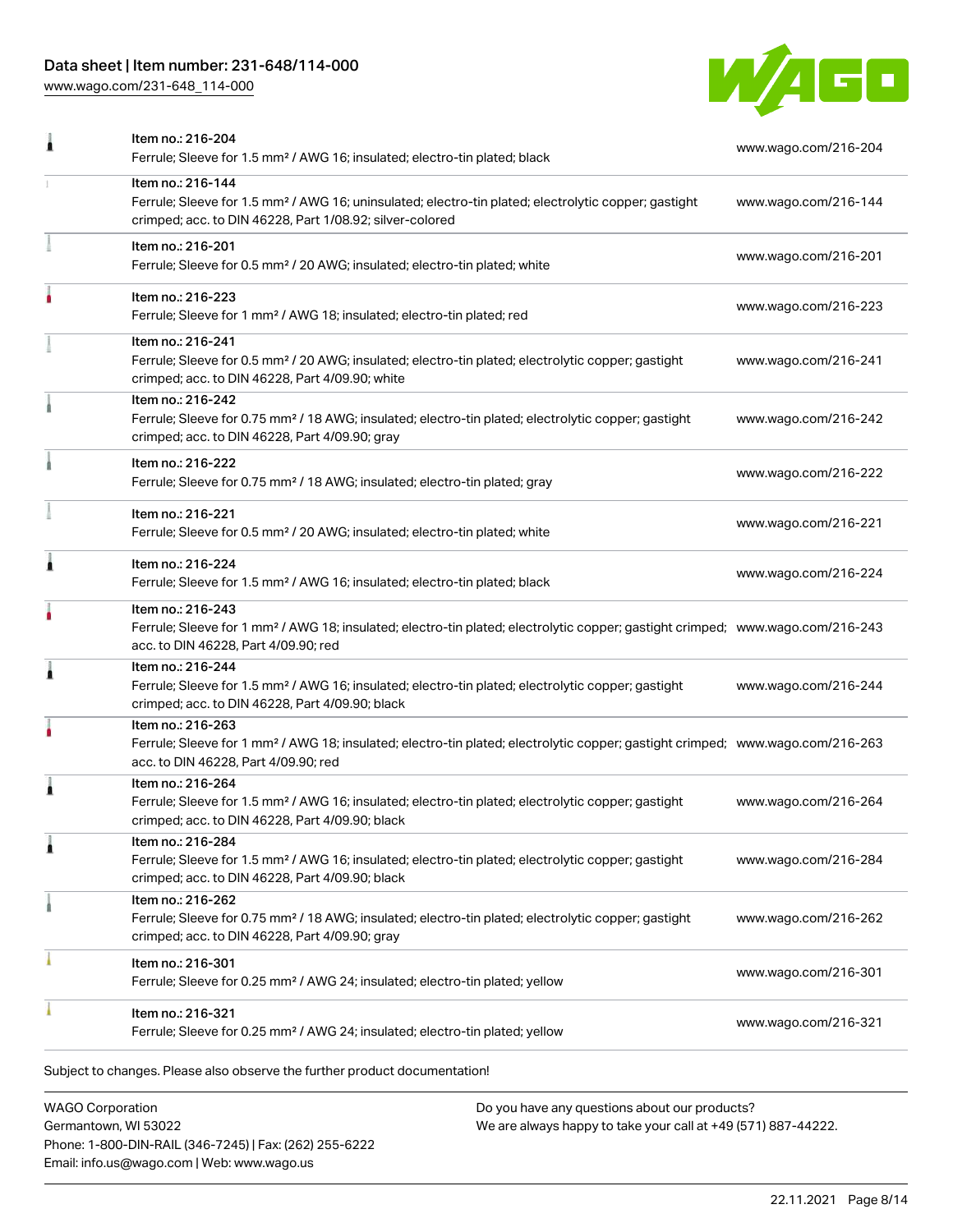Phone: 1-800-DIN-RAIL (346-7245) | Fax: (262) 255-6222

Email: info.us@wago.com | Web: www.wago.us

[www.wago.com/231-648\\_114-000](http://www.wago.com/231-648_114-000)



|                         | Item no.: 216-322                                                                                                                                                                               |                                                               |                                  |  |
|-------------------------|-------------------------------------------------------------------------------------------------------------------------------------------------------------------------------------------------|---------------------------------------------------------------|----------------------------------|--|
|                         | Ferrule; Sleeve for 0.34 mm <sup>2</sup> / 22 AWG; insulated; electro-tin plated; green                                                                                                         |                                                               | www.wago.com/216-322             |  |
|                         | Item no.: 216-302<br>Ferrule; Sleeve for 0.34 mm <sup>2</sup> / 22 AWG; insulated; electro-tin plated; light turquoise                                                                          |                                                               | www.wago.com/216-302             |  |
| Coding                  |                                                                                                                                                                                                 |                                                               |                                  |  |
| Coding                  |                                                                                                                                                                                                 |                                                               |                                  |  |
|                         | Item no.: 231-129                                                                                                                                                                               |                                                               |                                  |  |
|                         | Coding key; snap-on type; light gray                                                                                                                                                            |                                                               | www.wago.com/231-129             |  |
| Insulations stops       |                                                                                                                                                                                                 |                                                               |                                  |  |
| Insulation stop         |                                                                                                                                                                                                 |                                                               |                                  |  |
|                         | Item no.: 231-672<br>Insulation stop; 0.75 - 1 mm <sup>2</sup> ; dark gray                                                                                                                      |                                                               | www.wago.com/231-672             |  |
| Leer                    | Item no.: 231-670<br>Insulation stop; 0.08-0.2 mm <sup>2</sup> / 0.2 mm <sup>2</sup> "s"; white                                                                                                 |                                                               | www.wago.com/231-670             |  |
| LEEL                    | Item no.: 231-671<br>Insulation stop; 0.25 - 0.5 mm <sup>2</sup> ; light gray                                                                                                                   |                                                               | www.wago.com/231-671             |  |
| Marking accessories     |                                                                                                                                                                                                 |                                                               |                                  |  |
| Marking strip           |                                                                                                                                                                                                 |                                                               |                                  |  |
|                         | Item no.: 210-331/508-103<br>Marking strips; as a DIN A4 sheet; MARKED; 1-12 (200x); Height of marker strip: 2.3 mm/0.091 in; Strip<br>length 182 mm; Horizontal marking; Self-adhesive; white  |                                                               | www.wago.com/210-331<br>/508-103 |  |
|                         | Item no.: 210-331/508-104<br>Marking strips; as a DIN A4 sheet; MARKED; 13-24 (200x); Height of marker strip: 2.3 mm/0.091 in; Strip<br>length 182 mm; Horizontal marking; Self-adhesive; white |                                                               | www.wago.com/210-331<br>/508-104 |  |
|                         | Item no.: 210-332/508-202<br>Marking strips; as a DIN A4 sheet; MARKED; 1-16 (160x); Height of marker strip: 3 mm; Strip length 182<br>mm; Horizontal marking; Self-adhesive; white             |                                                               | www.wago.com/210-332<br>/508-202 |  |
|                         | Item no.: 210-332/508-204<br>Marking strips; as a DIN A4 sheet; MARKED; 17-32 (160x); Height of marker strip: 3 mm; Strip length<br>182 mm; Horizontal marking; Self-adhesive; white            |                                                               | www.wago.com/210-332<br>/508-204 |  |
|                         | Item no.: 210-332/508-206<br>Marking strips; as a DIN A4 sheet; MARKED; 33-48 (160x); Height of marker strip: 3 mm; Strip length<br>182 mm; Horizontal marking; Self-adhesive; white            |                                                               | www.wago.com/210-332<br>/508-206 |  |
|                         | Item no.: 210-332/508-205<br>Marking strips; as a DIN A4 sheet; MARKED; 1-32 (80x); Height of marker strip: 3 mm; Strip length 182<br>mm; Horizontal marking; Self-adhesive; white              |                                                               | www.wago.com/210-332<br>/508-205 |  |
|                         | Subject to changes. Please also observe the further product documentation!                                                                                                                      |                                                               |                                  |  |
| <b>WAGO Corporation</b> |                                                                                                                                                                                                 | Do you have any questions about our products?                 |                                  |  |
| Germantown, WI 53022    |                                                                                                                                                                                                 | We are always happy to take your call at +49 (571) 887-44222. |                                  |  |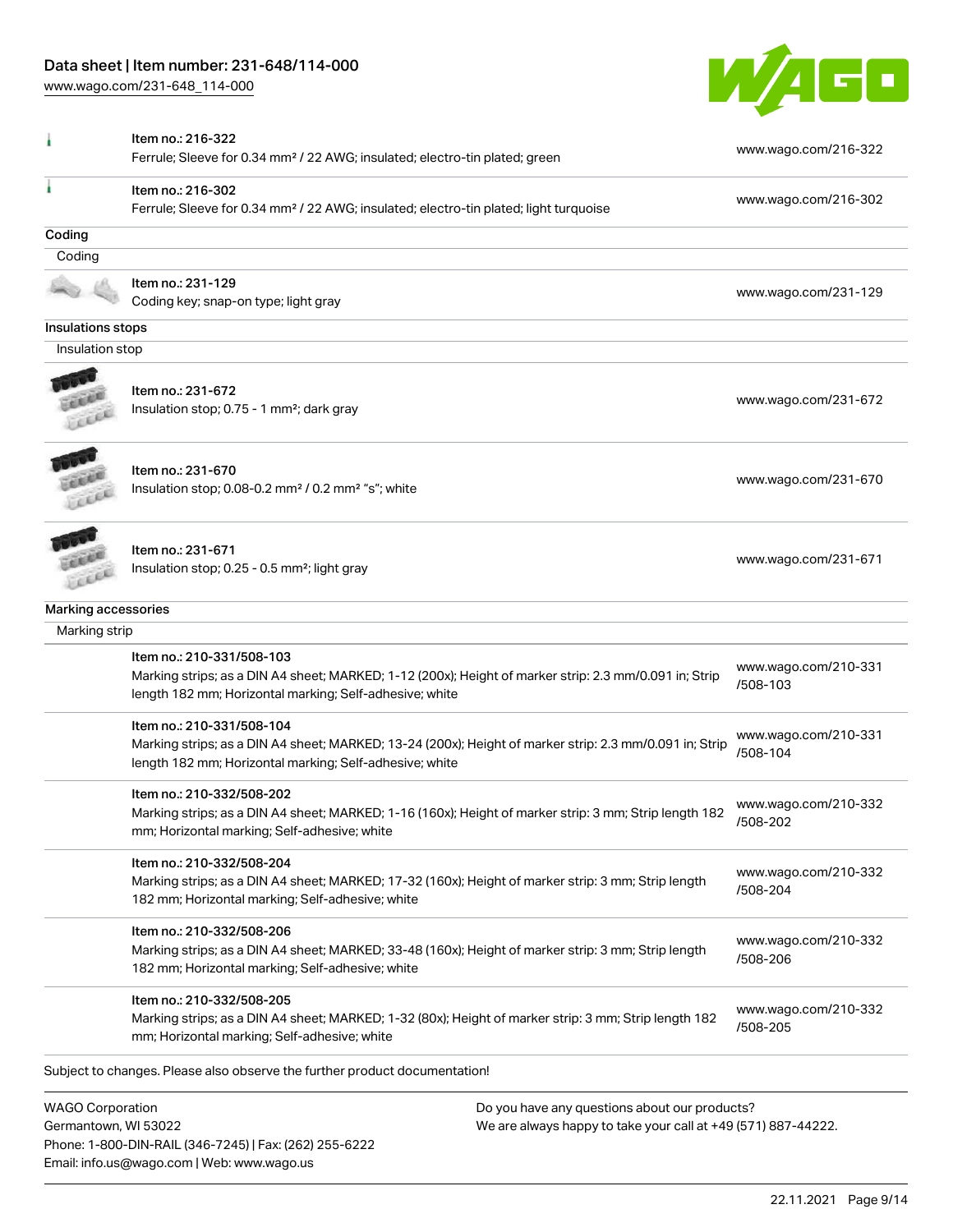[www.wago.com/231-648\\_114-000](http://www.wago.com/231-648_114-000)



| <b>Tools</b>   |                                                                                                                  |                      |  |  |  |  |
|----------------|------------------------------------------------------------------------------------------------------------------|----------------------|--|--|--|--|
| Operating tool |                                                                                                                  |                      |  |  |  |  |
|                | Item no.: 209-130<br>Operating tool; suitable for 264, 280 and 281 Series; 1-way; of insulating material; white  | www.wago.com/209-130 |  |  |  |  |
|                | Item no.: 209-132<br>Operating tool; for connecting comb-style jumper bar; 2-way; of insulating material         | www.wago.com/209-132 |  |  |  |  |
|                | Item no.: 210-657<br>Operating tool; Blade: 3.5 x 0.5 mm; with a partially insulated shaft; short; multicoloured | www.wago.com/210-657 |  |  |  |  |
|                | Item no.: 210-720<br>Operating tool; Blade: 3.5 x 0.5 mm; with a partially insulated shaft; multicoloured        | www.wago.com/210-720 |  |  |  |  |
|                | Item no.: 231-131<br>Operating tool; made of insulating material; 1-way; loose; white                            | www.wago.com/231-131 |  |  |  |  |
|                | Item no.: 231-291<br>Operating tool; made of insulating material; 1-way; loose; red                              | www.wago.com/231-291 |  |  |  |  |
|                | Item no.: 280-432<br>Operating tool; made of insulating material; 2-way; white                                   | www.wago.com/280-432 |  |  |  |  |
|                | Item no.: 280-434<br>Operating tool; made of insulating material; 4-way                                          | www.wago.com/280-434 |  |  |  |  |
|                | Item no.: 280-437<br>Operating tool; made of insulating material; 7-way                                          | www.wago.com/280-437 |  |  |  |  |
|                | Item no.: 280-440<br>Operating tool; made of insulating material; 10-way                                         | www.wago.com/280-440 |  |  |  |  |
|                | Item no.: 280-435<br>Operating tool; made of insulating material; 5-way; gray                                    | www.wago.com/280-435 |  |  |  |  |
|                | Item no.: 280-436<br>Operating tool; made of insulating material; 6-way                                          | www.wago.com/280-436 |  |  |  |  |
|                | Item no.: 280-438<br>Operating tool; made of insulating material; 8-way                                          | www.wago.com/280-438 |  |  |  |  |
|                | Item no.: 280-433<br>Operating tool; made of insulating material; 3-way                                          | www.wago.com/280-433 |  |  |  |  |
| Jumpers        |                                                                                                                  |                      |  |  |  |  |
| Jumper         |                                                                                                                  |                      |  |  |  |  |
|                | Item no.: 231-905<br>Jumper; for conductor entry; 5-way; insulated; gray                                         | www.wago.com/231-905 |  |  |  |  |

Subject to changes. Please also observe the further product documentation!

WAGO Corporation Germantown, WI 53022 Phone: 1-800-DIN-RAIL (346-7245) | Fax: (262) 255-6222 Email: info.us@wago.com | Web: www.wago.us Do you have any questions about our products? We are always happy to take your call at +49 (571) 887-44222.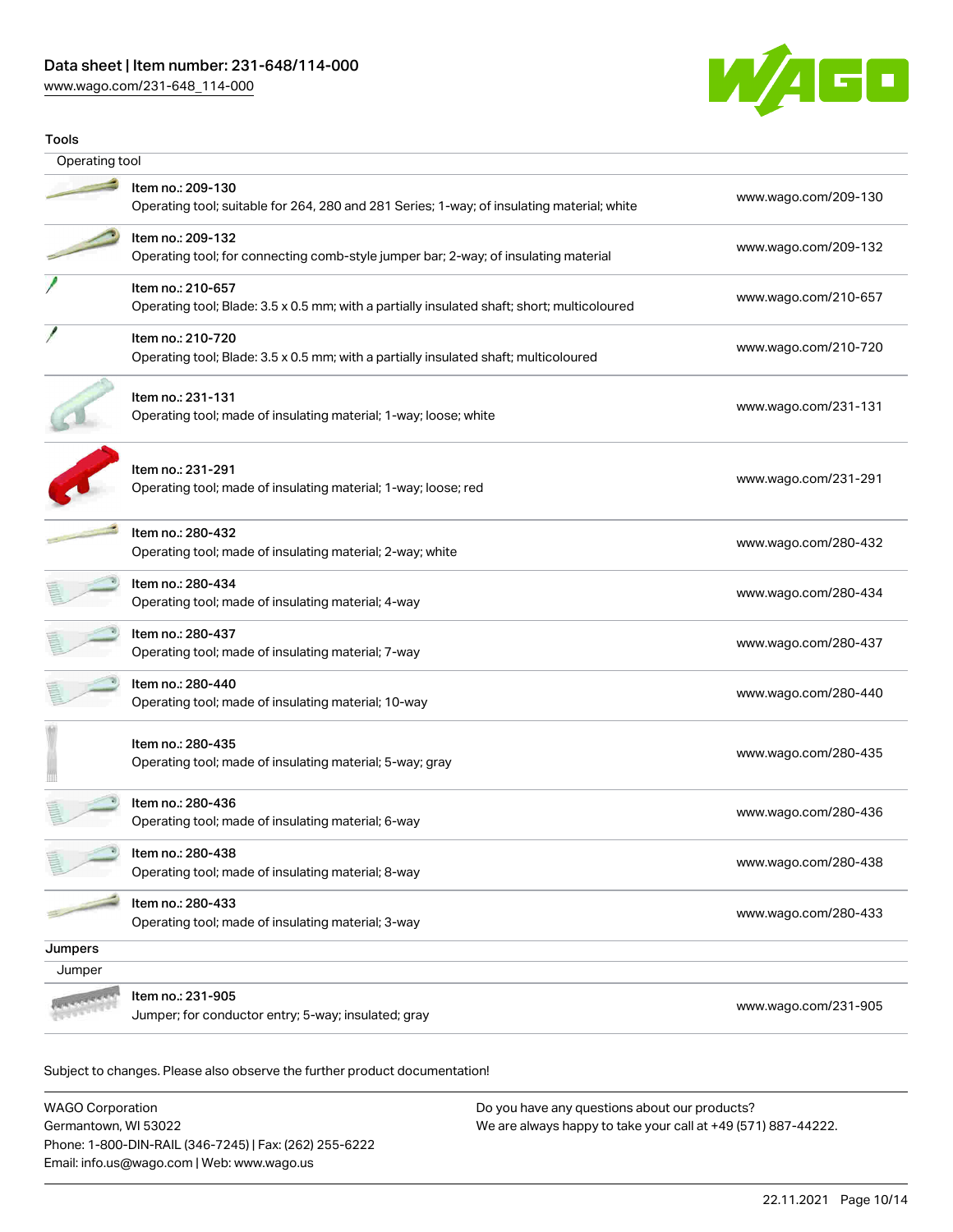[www.wago.com/231-648\\_114-000](http://www.wago.com/231-648_114-000)



|                                                                                                                                                                                                   | Item no.: 231-903<br>Jumper; for conductor entry; 3-way; insulated; gray      |            |               | www.wago.com/231-903 |  |
|---------------------------------------------------------------------------------------------------------------------------------------------------------------------------------------------------|-------------------------------------------------------------------------------|------------|---------------|----------------------|--|
|                                                                                                                                                                                                   | Item no.: 231-907<br>Jumper; for conductor entry; 7-way; insulated; gray      |            |               | www.wago.com/231-907 |  |
|                                                                                                                                                                                                   | Item no.: 231-910<br>Jumper; for conductor entry; 10-way; insulated; gray     |            |               | www.wago.com/231-910 |  |
|                                                                                                                                                                                                   | Item no.: 231-902<br>Jumper; for conductor entry; 2-way; insulated; gray      |            |               | www.wago.com/231-902 |  |
| Cover                                                                                                                                                                                             |                                                                               |            |               |                      |  |
| Cover                                                                                                                                                                                             |                                                                               |            |               |                      |  |
|                                                                                                                                                                                                   | Item no.: 231-669<br>Lockout caps; for covering unused clamping units; orange |            |               | www.wago.com/231-669 |  |
| <b>Downloads</b><br>Documentation                                                                                                                                                                 |                                                                               |            |               |                      |  |
| <b>Additional Information</b>                                                                                                                                                                     |                                                                               |            |               |                      |  |
| Technical explanations                                                                                                                                                                            |                                                                               | 2019 Apr 3 | pdf<br>2.0 MB | Download             |  |
| <b>CAD files</b>                                                                                                                                                                                  |                                                                               |            |               |                      |  |
| CAD data                                                                                                                                                                                          |                                                                               |            |               |                      |  |
| 2D/3D Models 231-648/114-000                                                                                                                                                                      |                                                                               | URL        | Download      |                      |  |
| <b>CAE</b> data                                                                                                                                                                                   |                                                                               |            |               |                      |  |
| ZUKEN Portal 231-648/114-000                                                                                                                                                                      |                                                                               |            | URL           | Download             |  |
|                                                                                                                                                                                                   | <b>Environmental Product Compliance</b>                                       |            |               |                      |  |
| <b>Compliance Search</b>                                                                                                                                                                          |                                                                               |            |               |                      |  |
| Environmental Product Compliance 231-648/114-000<br>1-conductor male connector; CAGE CLAMP®; 2.5 mm <sup>2</sup> ; Pin spacing 5.08 mm; 18-pole;<br>Snap-in flange; 2,50 mm <sup>2</sup> ; orange |                                                                               |            | <b>URL</b>    | Download             |  |

Subject to changes. Please also observe the further product documentation!

WAGO Corporation Germantown, WI 53022 Phone: 1-800-DIN-RAIL (346-7245) | Fax: (262) 255-6222 Email: info.us@wago.com | Web: www.wago.us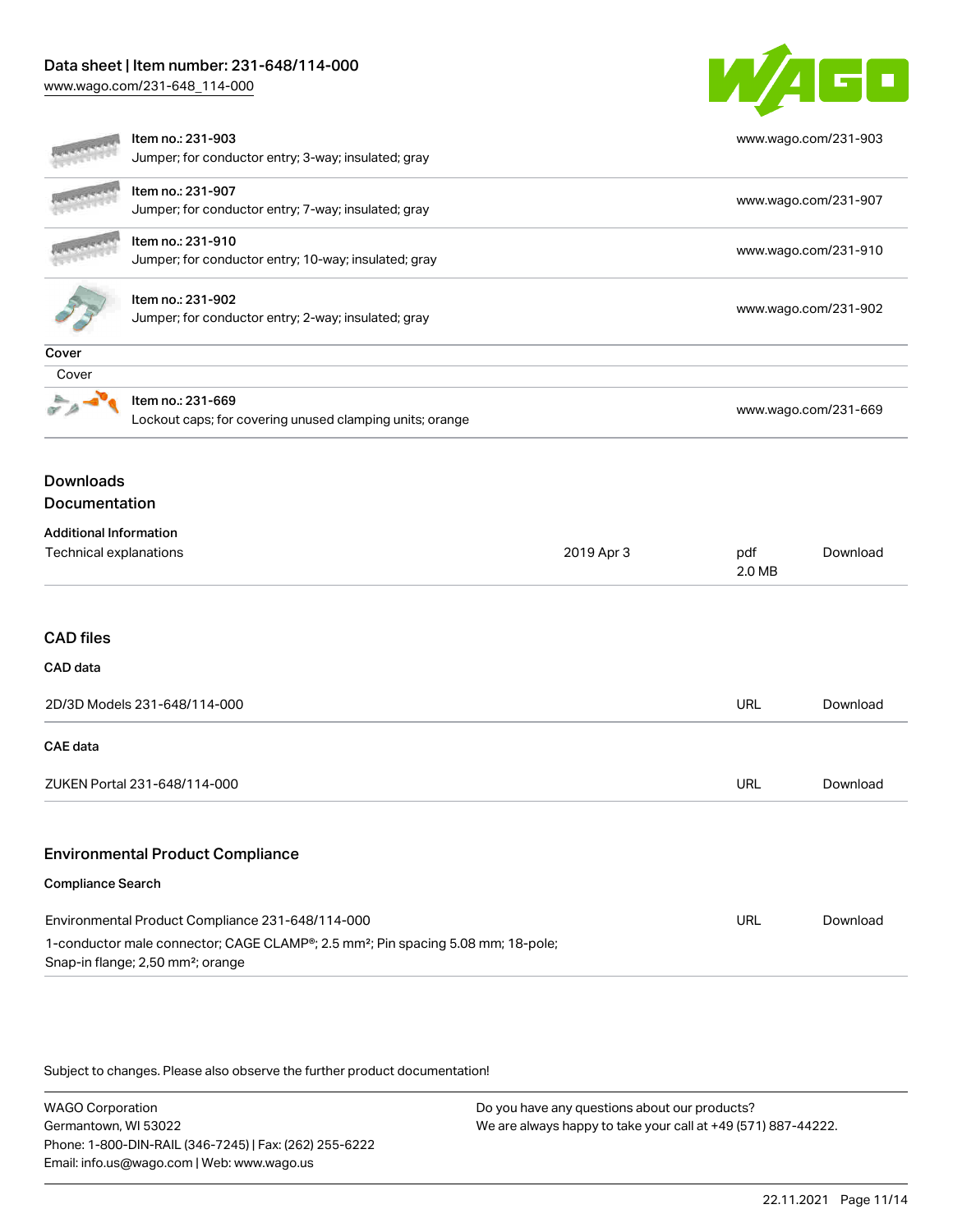

#### Installation Notes

#### Application



Male connector, with snap-in flanges, for feedthrough applications, for 0.5 … 2.5 mm plate thickness



Inserting a conductor via 3.5 mm screwdriver – CAGE CLAMP® actuation parallel to conductor entry.



Inserting a conductor via 3.5 mm screwdriver – CAGE CLAMP® actuation perpendicular to conductor entry.



Inserting a conductor into CAGE CLAMP® unit via operating lever (231-291).



Inserting a conductor via operating tool.

#### Coding

Subject to changes. Please also observe the further product documentation!

WAGO Corporation Germantown, WI 53022 Phone: 1-800-DIN-RAIL (346-7245) | Fax: (262) 255-6222 Email: info.us@wago.com | Web: www.wago.us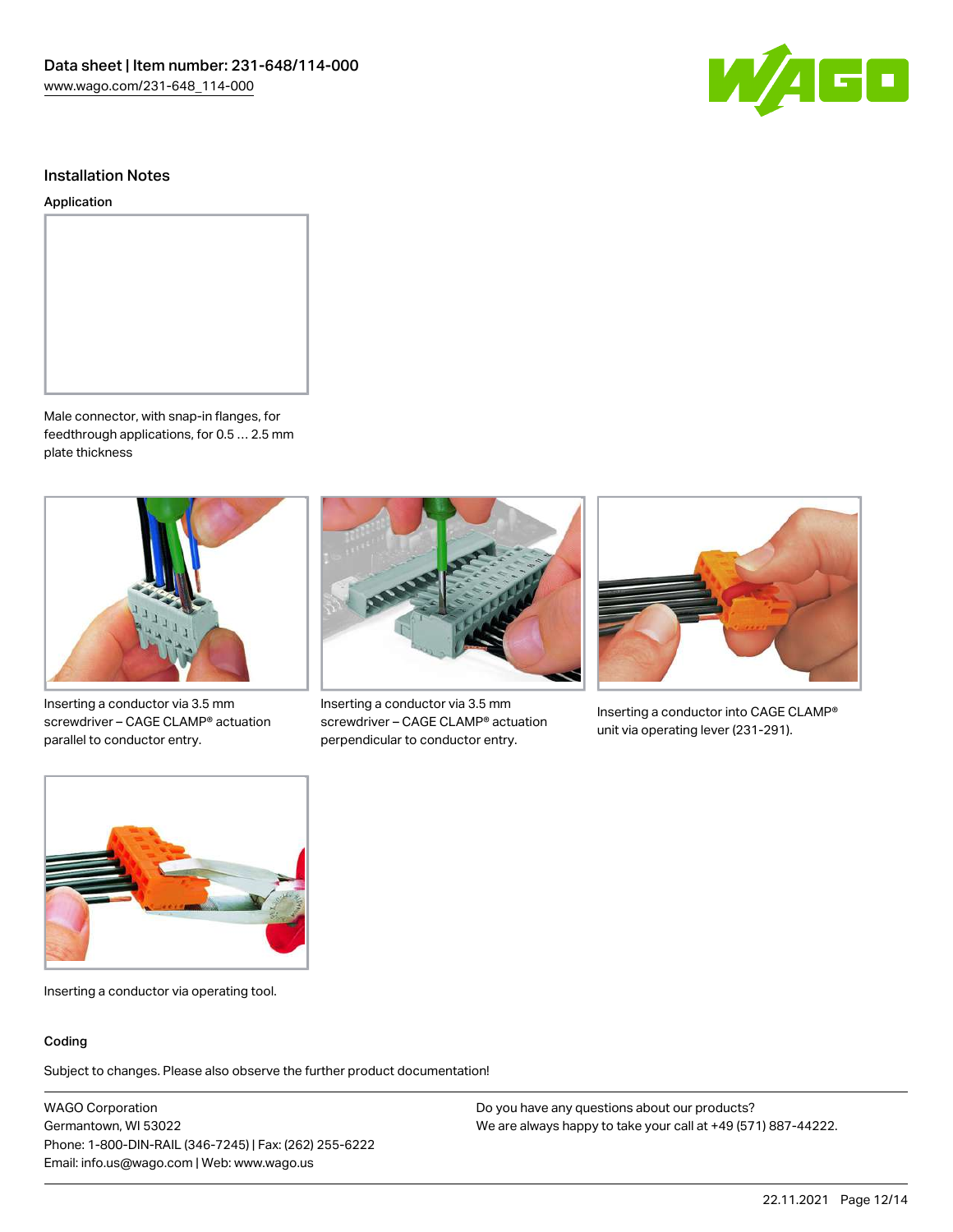



Coding a male header – fitting coding key(s).



Testing – female connector with CAGE CLAMP®

Integrated test ports for testing perpendicular to conductor entry via 2 or 2.3 mm Ø test plug

#### Installation



Male connector with strain relief plate



Strain relief housing shown with a male connector equipped with CAGE CLAMP®

#### Marking

Subject to changes. Please also observe the further product documentation!

WAGO Corporation Germantown, WI 53022 Phone: 1-800-DIN-RAIL (346-7245) | Fax: (262) 255-6222 Email: info.us@wago.com | Web: www.wago.us